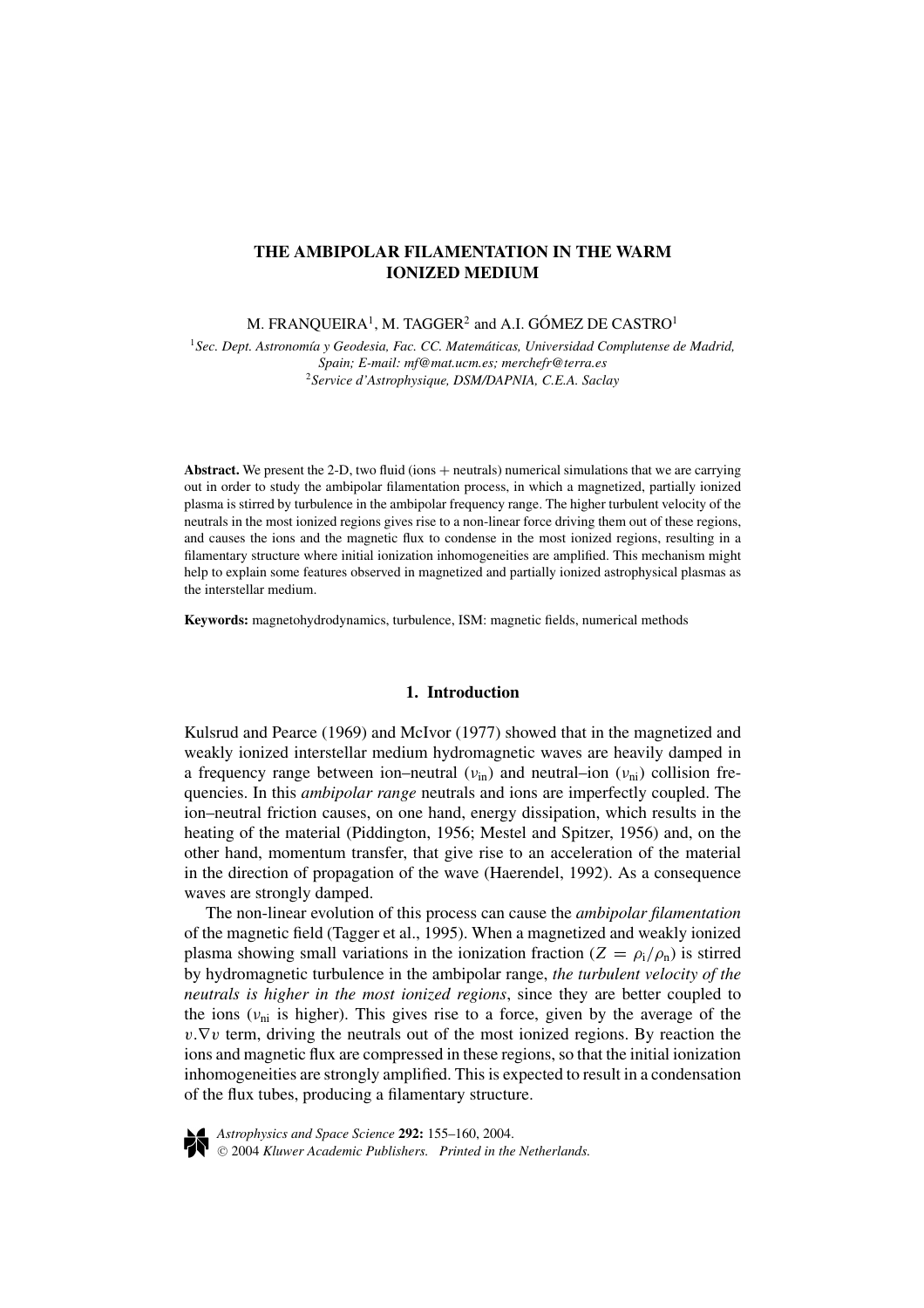# 156 M. FRANQUEIRA ET AL.

In order to study the efficiency of this non-linear mechanism, we simulated its behavior numerically (Franqueira et al., 2000) using simplified boundary conditions. With this first numerical experiment we confirmed the theoretical predictions made by Tagger et al. (1995).

In this contribution we present a step forward: a study of the relevance of this mechanism in the warm ionized component of the difuse interstellar medium (ISM). The ionization source of this warm ionized medium (WIM) is not completely understood; even if photoionization from early type stars seems to be the main source, additional heating sources are required (Reynolds et al., 2000). Minter and Spangler (1997) have shown that dissipation of hydromagnetic turbulence by ion– neutral friction can play an important role as a source of heating. Indeed, large filamentary structures have been detected in  $H\alpha$  emission (Haffner et al., 1998), and density inhomogeneities have been observed in a wide range of scales (Minter and Spangler 1996).

#### **2. Simulation of the Ambipolar Filamentation in the WIM**

# 2.1. THE NUMERICAL CODE

Our code is based on the same general methods as the ZEUS-2D code (Stone and Norman, 1992). It solves the magnetohydrodynamic (MHD) equations describing a two-fluid (ions and neutrals) system on a cartesian staggered mesh using the method of finite differences with a time explicit, multistep (operator split) scheme (see Franqueira et al. (2000) for a complete description of the numerical code). We simplify the equations by assuming that all quantities are *-invariant, so only* the perturbed current has a component along *x*, which is taken into account. Then, the problem becomes two-dimensional (in *y* and *z* directions).

#### 2.2. PARAMETERS: INITIAL AND BOUNDARY CONDITIONS

Table I shows the WIM average parameters (from Minter and Spangler, 1996), and the spatial and time steps used in the calculations. We have normalized the parameters to the characteristic scales of the problem we are solving. Therefore we have taken as units the initial Alfvén velocity at  $z = 0$ ,  $v_A$ , and the Alfvén time  $t_A$ , defined as the time that takes such an Alfvén wave in crossing one wavelength  $\lambda_A$ .

The gas is initially threaded by a constant magnetic field in *z* direction that will be perturbed by transverse Alfvén waves excited at the footpoints of the magnetic field lines  $(z = 0)$ . We assume initial equilibrium in a fluid stratified and supported by gravity, with ion and neutral densities decreasing sharply in *z* direction (Figure 1, left). Initially the neutral density is independent of *y*, but the ion density shows a small enhancement in the *y* direction (Figure 1, right). The magnetic field is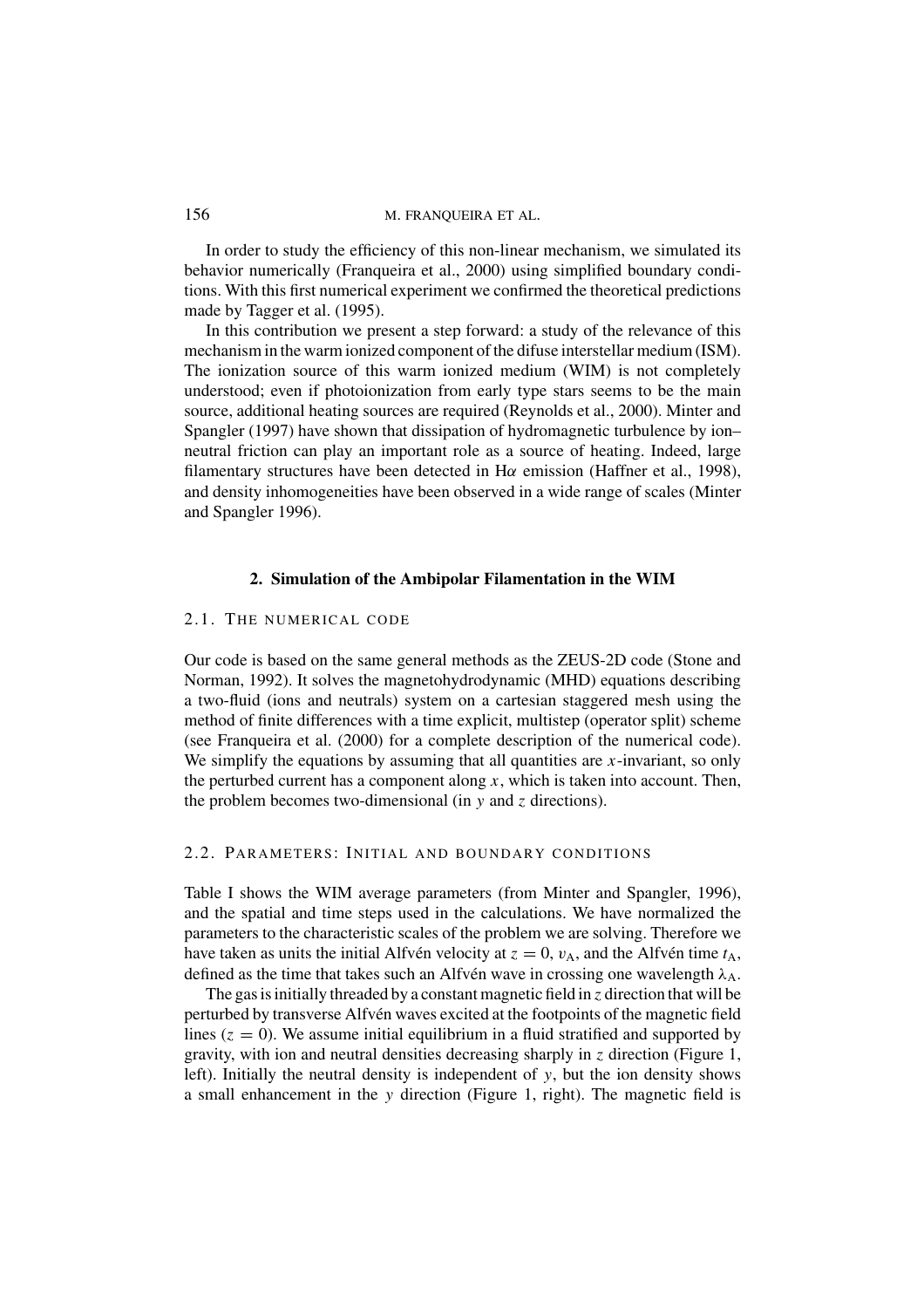TABLE I

Parameters used in the calculations: magnetic field, Alfvén velocity, sound velocity, perturbed velocity, neutral–ion collision frequency, ionization fraction, neutrals density, wave frequency, spatial and time steps

| Parameter      | Gaussian units                          | Normalized units |
|----------------|-----------------------------------------|------------------|
| B              | $8.5 \times 10^{-7}$ Gauss              | 0.52             |
| $v_A$          | $20 \times 10^5$ cm/s                   | 1                |
| $c_{s}$        | $10 \times 10^5$ cm/s                   | 0.5              |
| $v_{\rm t}$    | $7 \times 10^5$ cm/s                    | 0.35             |
| $v_{\rm ni}$   | $1.0 \times 10^{-9}$ Hz                 | 7.2              |
| Z              | 0.8                                     | 0.8              |
| $\rho_{\rm n}$ | $1.0 \times 10^{-25}$ g/cm <sup>3</sup> | 0.15             |
| $\omega$       | $1.4 \times 10^{-10}$ Hz                |                  |
| $\frac{dy}{x}$ | $3.6 \times 10^{15}$ cm = 0.00125 pc    | 0.25             |
| dz             | $5.04 \times 10^{15}$ cm = 0.00175 pc   | 0.35             |
| dt             | $7.2 \times 10^{7}$ s = 2.28 years      | 0.01             |



*Figure 1.* Left: Initial ions (dotted line) and neutrals (solid line) density profiles in the *z* direction at  $y = 0$ . Right: Initial ions density profile in the *y* direction at  $z = 0$ . We use the grid zone indices to scale the horizontal (*y*) and vertical (*z*) directions in all figures.

adjusted to ensure pressure equilibrium in the *y* direction, that is,  $\frac{\partial}{\partial y}(p_i + \frac{B^2}{8\pi}) = 0$ . The resulting initial ionization fraction  $Z_0$  is constant over *z* but shows a maximum at  $y = 0$  (Figure 2, left).

The boundary conditions are periodic in the *y* direction. At  $z = 0$  we launch an Alfvén wave by giving the whole fluid (neutrals, ions and magnetic field lines) a motion in *y*: a single periodic oscillation  $v_y(y, 0) = v_t \cos(\omega t)$ . This motion will propagate upward as an Alfvén wave. We chose a total length in *z* direction such that the wave is heavily damped before it reaches the opposite boundary  $(z_{\text{max}})$ , where outflow boundary conditions are imposed.

The frequency of the wave was chosen so that it propagates without damping at the lowest part of the simulation grid ( $\omega \ll v_{\text{ni}}$ ), but is strongly damped at higher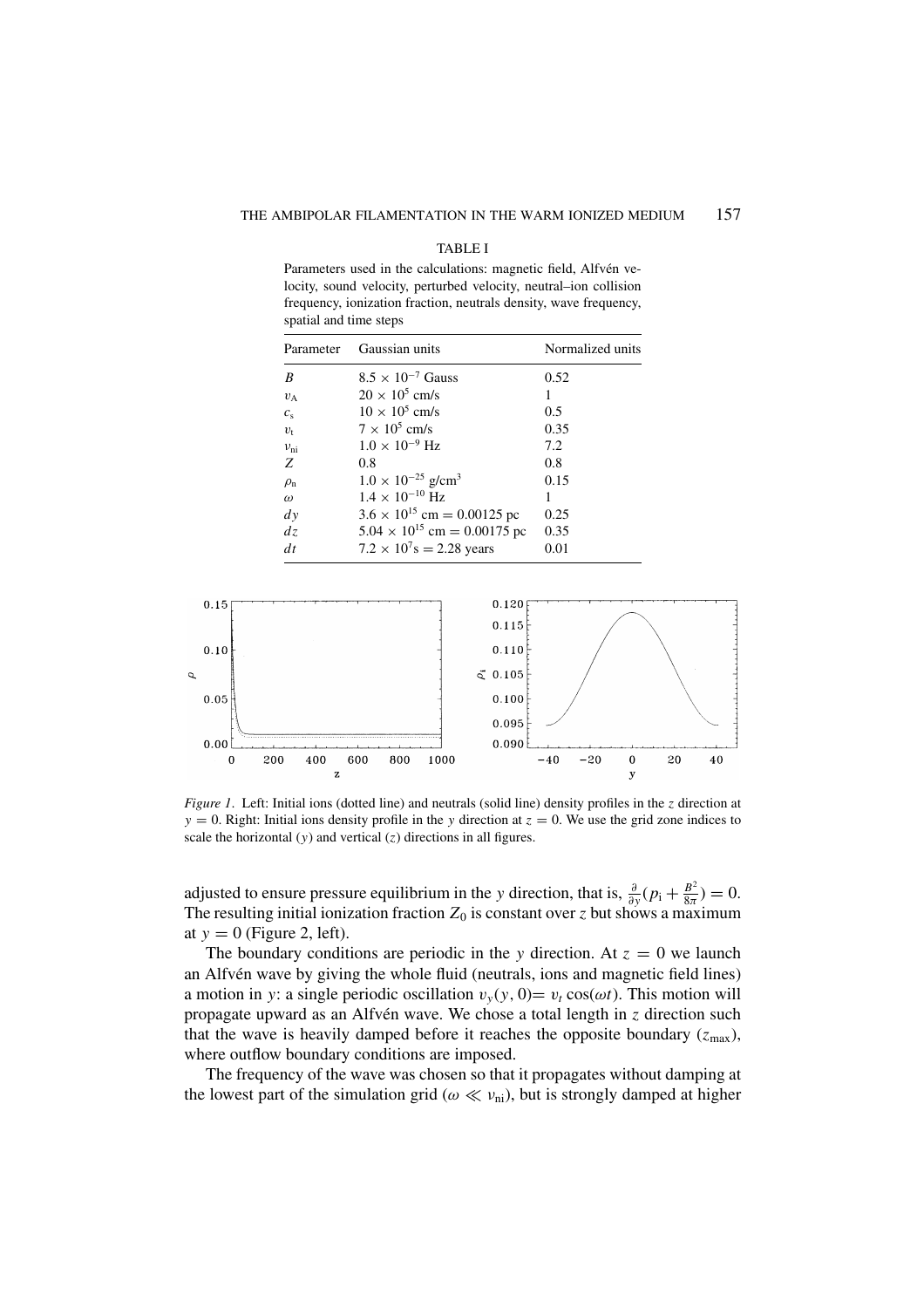

*Figure 2.* Left: Initial 2D distribution of the ionization fraction  $Z = \rho_i / \rho_n$  in the calculation grid. Right: Spatial profile of the ionization fraction after  $7.5 \times 10^3 t_A$ .

altitudes in *z*, where  $\rho_i$  (and thus  $v_{ni}$ ) was taken to decrease sharply. Therefore the filamentation will occur at the altitude where the wave is damped (Tagger et al., 1995; Franqueira et al., 2000) and still retains a strong perturbed velocity.

# 2.3. RESULTS

We find an amplification of the contrast in *Z* (Figures 2 and 3), from the altitude where the wave is damped. At the same region the  $\rho_i$  contrast along *y* grows and the most ionized region shrinks (Figure 4, left). The neutrals are expelled from the most ionized regions (Figures 4, right), generating in the density profile in *y* direction a "central" minimum. On the other hand, we are able to see (Figure 5, left) the velocity regime generated in *z* direction (the direction of propagation of the wave) by the acceleration of material caused by ion–neutral friction and predicted



*Figure 3*. Ionization fraction profiles in *y* direction (left) at the altitude where it reaches its maximum, and in *z* direction (right) for  $y = 0$ , after a 7500  $t_A$  calculation. Dotted lines show the initial values.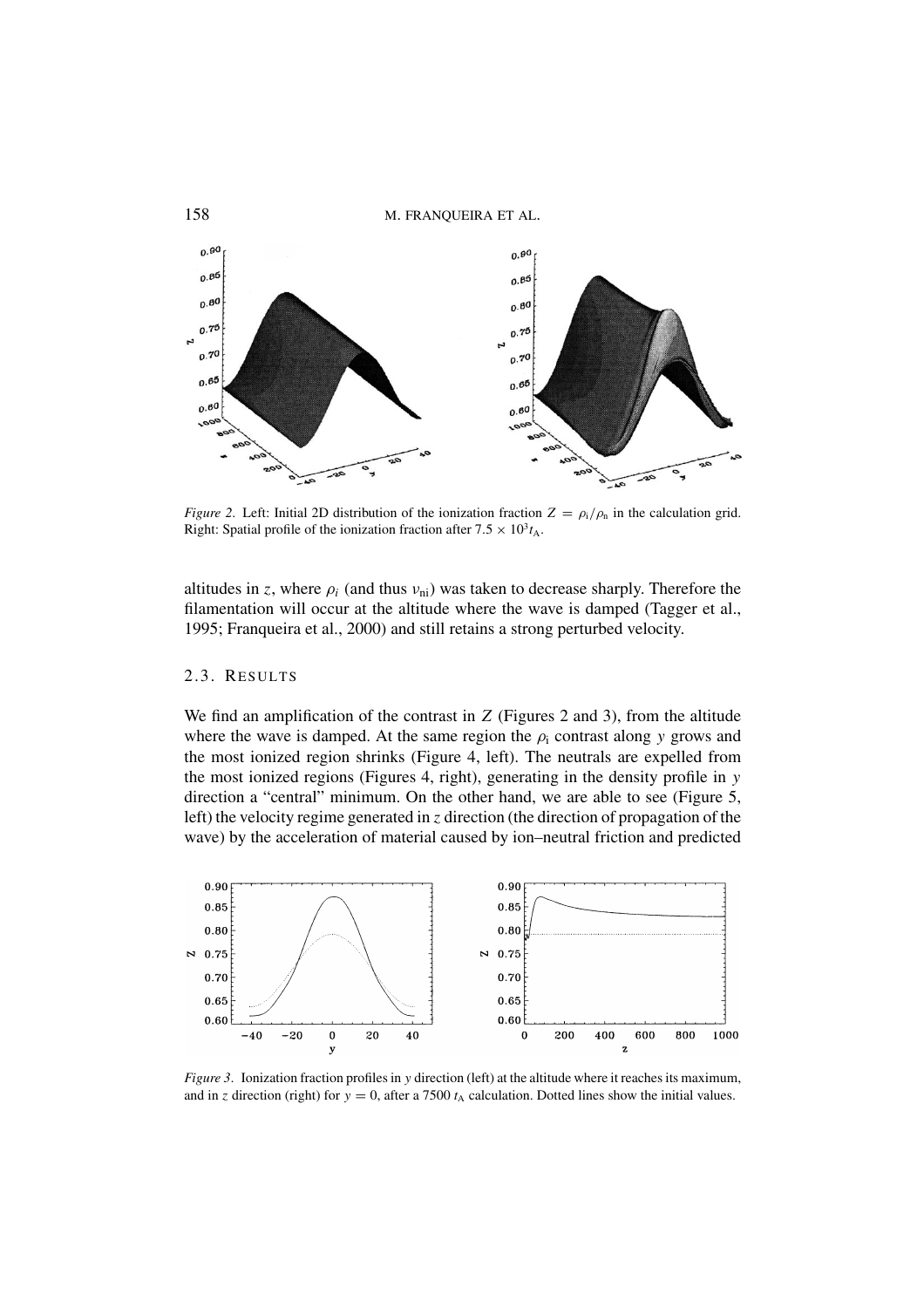

*Figure 4*. Ions (left) and neutrals (right) density profiles in *y* direction at the altitude where the ionization fraction reaches its maximum after a 7500  $t_A$  calculation. Dotted lines show the initial values.



*Figure 5*. Left: 2D distribution of the z-component of the perturbed velocity (the same for ions and neutrals) at  $t = 7500t_A$ . Right: Time evolution of the ionization fraction profile in *z* direction at  $y = 0$ .

by Haerendel (1992). As a consequence the profiles shown in Figures 3 (left) and 4 are transported in *z* direction as shown in Figure 5 (right). Moreover, in Figure 5 (left) we find that the momentum transferred by the wave shows a maximum in the most ionized regions.

# **3. Conclusions**

We find evidences of weak filamentation for the average conditions in the WIM. We also find momentum transfer in the direction of propagation of the wave caused by ion–neutral friction, that is more efficient in the most ionized regions, thus favouring the transport of ions.

The ambipolar filamentation results in an effective spatial separation of ions and neutrals at the altitude *z* where both components decouple. The next step of our